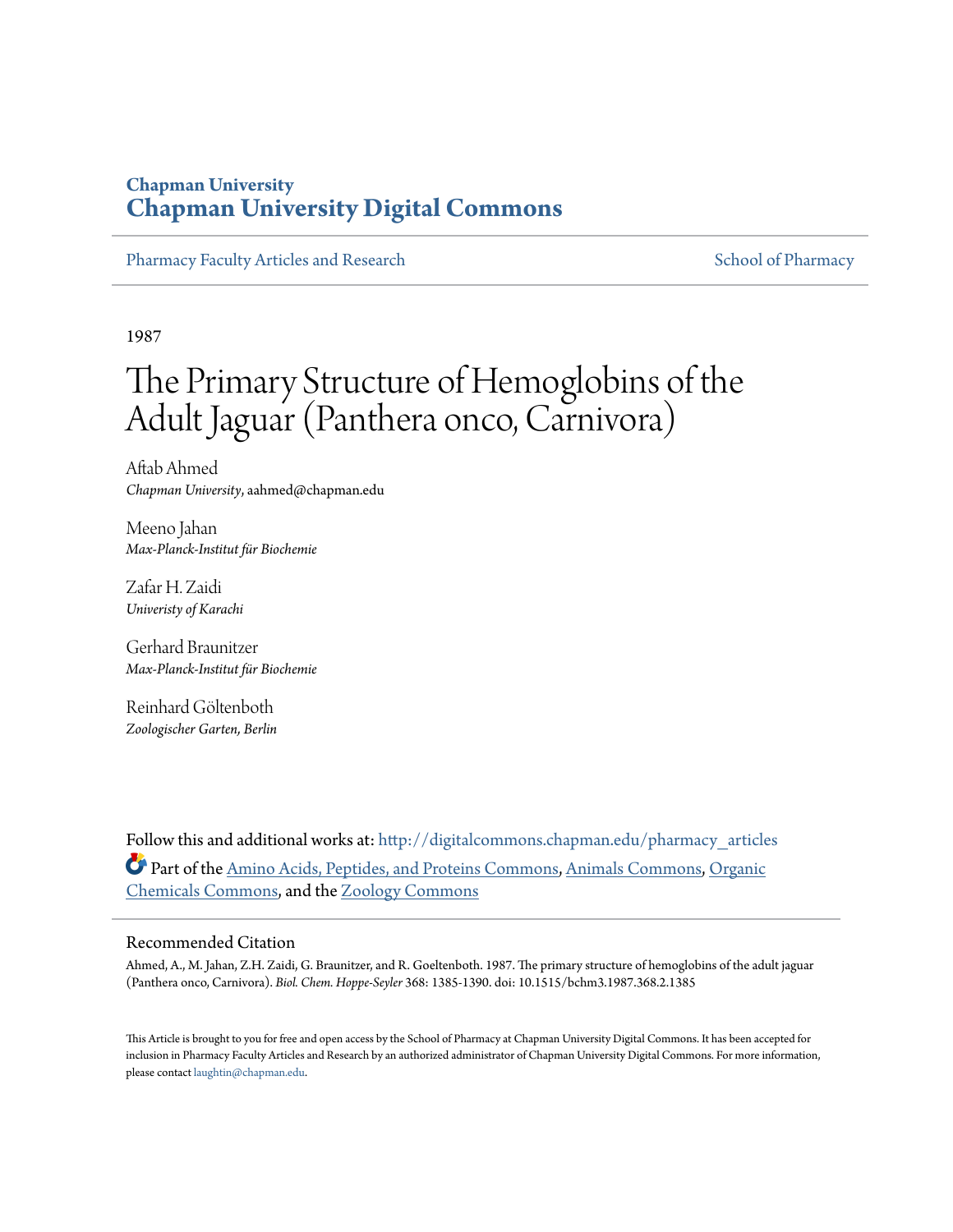## The Primary Structure of Hemoglobins of the Adult Jaguar (Panthera onco, Carnivora)

## **Comments**

This article was originally published in *Biological Chemistry Hoppe-Seyler*, volume 368, in 1987. [DOI:](http://dx.doi.org/10.1515/bchm3.1987.368.2.1385) [10.1515/bchm3.1987.368.2.1385](http://dx.doi.org/10.1515/bchm3.1987.368.2.1385)

## **Copyright**

De Gruyter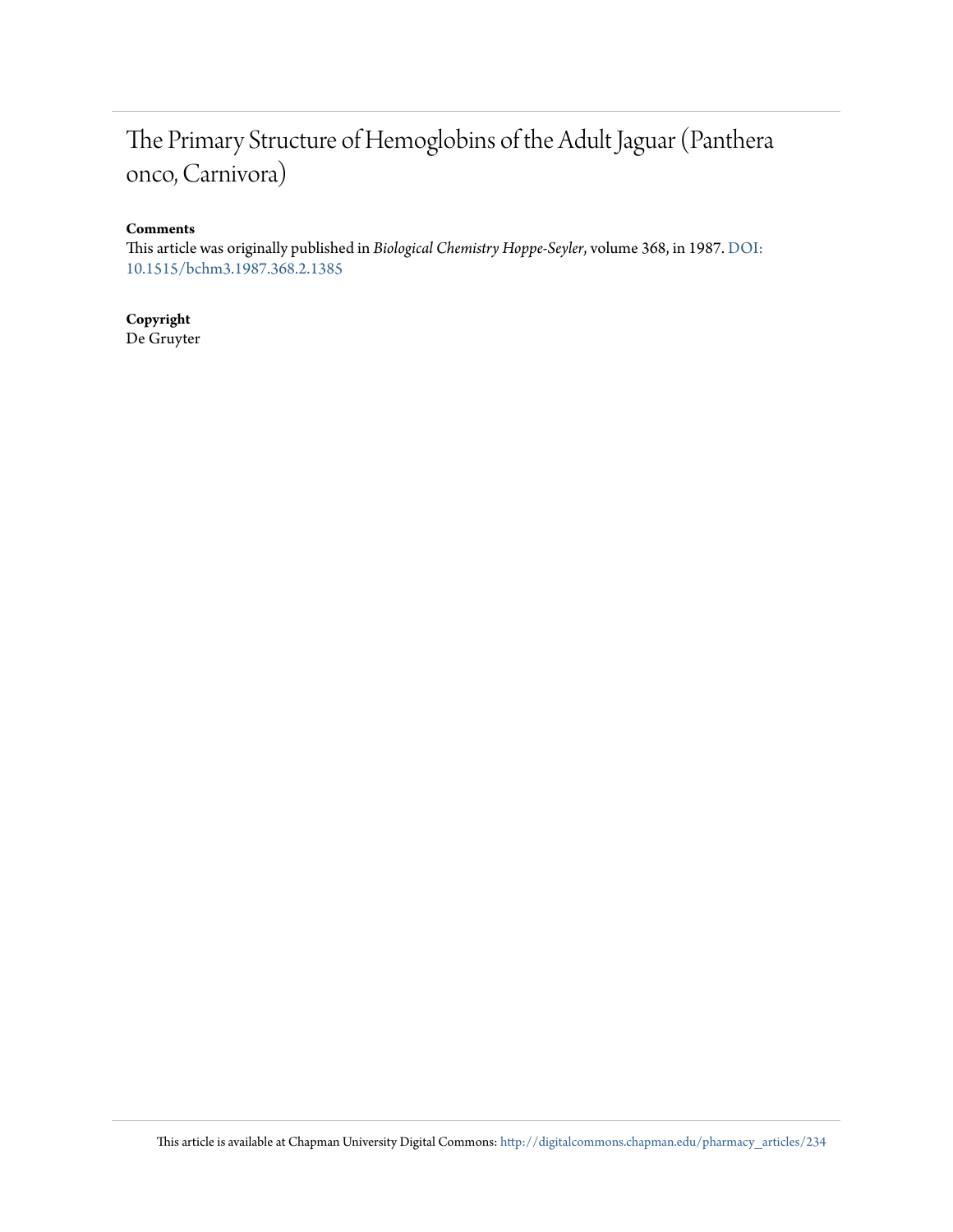## **The Primary Structure of the Hemoglobins of the Adult Jaguar** *(Panthera onco,* **Carnivora)\***

Aftab Анмер<sup>а</sup>, Meeno Jанам<sup>а</sup>, Zafar H. Zаipi<sup>b</sup> and Gerhard Brаunitzer<sup>a</sup> in cooperation with Reinhard GÖLTENBOTH<sup>c</sup>

a Max-Planck-Institut für Biochemie, Abt. Proteinchemie, Martinsried bei München

b H. E. J Research Institute of Chemistry, University of Karachi, Karachi

c Zoologischer Garten, Berlin

(Received 29 June/2 September 1987)

Summary: The primary structure of the hemoglobins from Jaguar *(Panthera onco)* are presented. Electrophoretic separations without and with a dissociating agent revealed the presence of two hemoglobin components,  $\alpha_2 \beta_2^{\Gamma}$  and  $\alpha_2 \beta_2^{11}$ . The separation of the hemoglobin components was achieved by ion-exchange chromatography. The globin chains were separated

by ion-exchange chromatography and also by reversed phase HPLC. The amino-acid sequences of the native chains and peptides were determined by liquid-phase and gas-phase sequencing. N-Acetylserine was detected by FAB-mass spectroscopy as N-terminal group of the *ßl* chain. The sequences are compared with that of human hemoglobin (Hb A).

*Die Primärstruktur der Hämoglobine des adulten Jaguars* (Panthera onco, *Carnivora)*

Zusammenfassung: Die Primärstruktur der Hämoglobine des adulten Jaguar *(Panthera onco)* wird angegeben. Mit elektrophoretischen Methoden wurden zwei Hämoglobinkomponenten,  $\alpha_2 \beta_2^I$  und  $\alpha_2 \beta_2^{II}$ , nachgewiesen. Die Isolierung der Komponenten und Ketten erfolgte mit lonenaustauschchromatographie, die der Ketten auch mit "reversed phase" HPLC. Die Aminosäuresequenz wurde mit Flüssigphasen- und Gasphasensequenatoren bestimmt. Mit FAB-Massenspektroskopie wurde N-Acetylserin als N-ter $m$ inale Gruppe der  $\beta$ I-Kette nachgewiesen. Die erarbeiteten Primärstrukturen wurden mit den *a-* und ß-Ketten des menschlichen Hämoglobins (Hb A) verglichen.

*Key words:* Jaguar, hemoglobin, blocked chain, amino-acid sequence.

A large number of mammalian hemoglobins has been sequenced to date. We have undertaken a study on Jaguar hemoglobins to fill a gap in the existing sequences of Carnivora. Jaguar belongs to the order Carnivora, family Felidae, and genus *Panthera.* 2,3-Bisphosphoglycerate showed only minimal effect on the oxygen affinity of the hemoglobins within this family<sup>[2]</sup>. The

presence of a blocked N-terminal chain was also reported for a hemoglobin of different members of the Felidae family<sup>[3]</sup>.

## **Materials and Methods**

Blood from a Jaguar was collected in heparinised tubes (Zoological Garden, Berlin). Erythrocytes were washed four times with physiological saline and then lysed with

*Enzyme:*

Trypsin (EC 3.4.21.4).

*Abbreviations:*

Quadrol,  $N$ , $N$ , $N^{\prime}$ .Tetrakis(2-hydroxypropyl)ethylenediamine; reagent IV, trisodium 7-(isothiocyanato)naphthalene-1,3,5-trisulphonate; HPLC, high-performance liquid chromatography;  $T$ osPheCH<sub>2</sub>Cl = (N-tosyl-Lphenylalanyl)chloromethane.

<sup>\* 114</sup>th Communication on hemoglobins; for the 112th and 113th communication see ref.<sup>[1a,b]</sup>.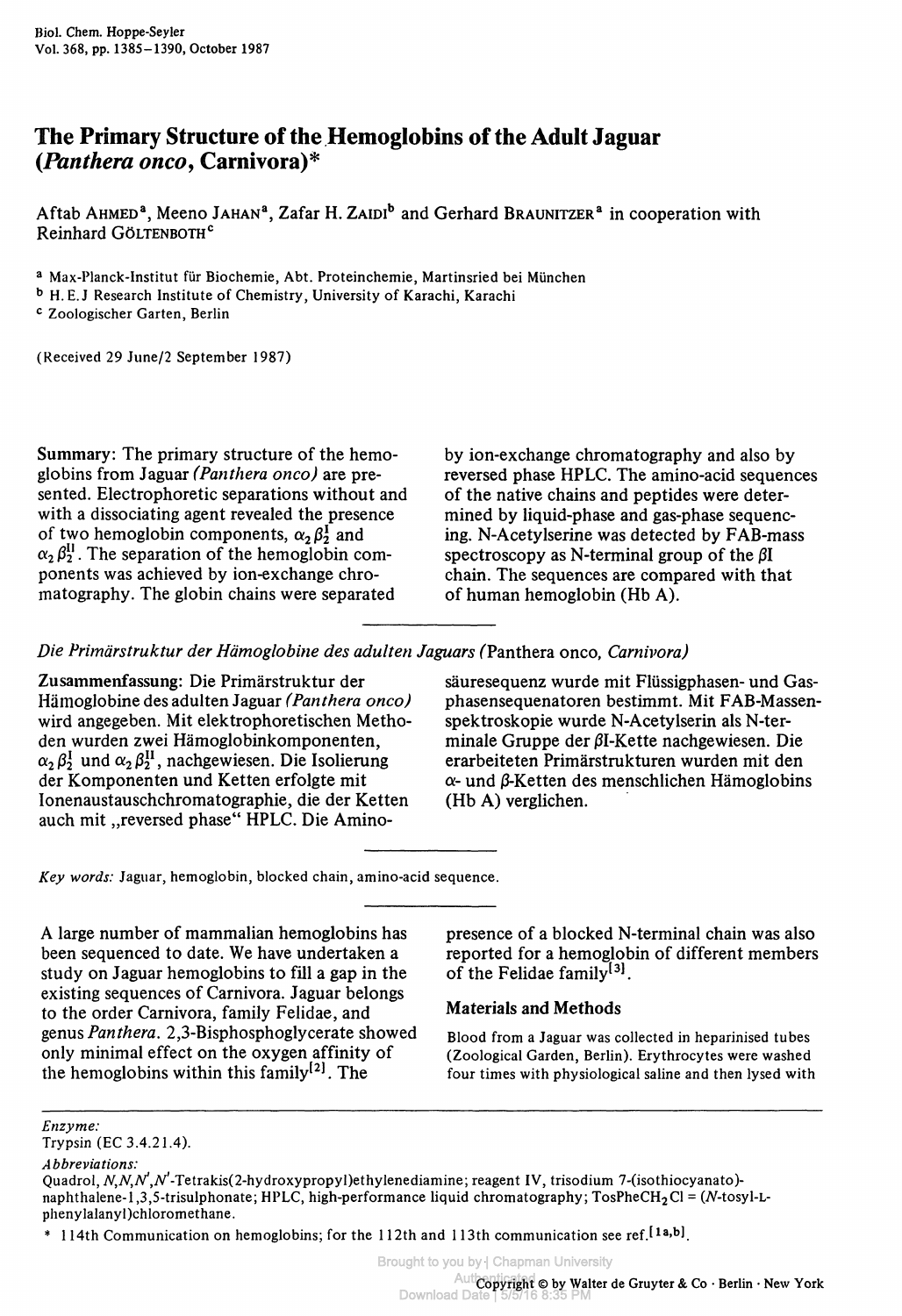twice distilled water for 1 h in the cold. Disc electrophoresis was done in 12% polyacrylamide gels in Tris/ glycine buffer at pH 8.3<sup>[4]</sup>. Triton electrophoresis<sup>[5]</sup> was used to check the purity of the isolated chains. The hemoglobin components were separated by chromatography on a column of DEAE-Sephacel<sup>[6]</sup>.

Globin chains were separated on a column of CM-cellulose in the presence of 8M urea<sup>[7]</sup>. In addition, HPLC on columns filled with reversed-phase material was used to separate the globin chains. A column of LiChrosorb-RP2 was equilibrated with 50mM ammonium acetate and 12% formic acid. The globin chains were eluted by applying a gradient with increasing concentrations of acetonitrile (35—60%) within 60 min. Globin chains were oxidized as described in ref.<sup>[8]</sup>.

Oxidized chains were digested with trypsin (TosPhe-CH2- -Cl-treated) for 3 h at 20 °C and pH 10.5 and 9.5 with an enzyme/substrate ratio of 5:100<sup>[9]</sup>. Digested chains were centrifuged at 4000 rpm for 10 min and subjected to chromatography on a column of Sephadex-G25  $(2.5 \times 150 \text{ cm})$ . The peptides were eluted with 0.1M acetic acid. Peaks prefractioned in this way were subjected to HPLC on a column with reversed-phase material <sup>10</sup>J. The peptides were eluted from the column of LiChrosorb-RP2 equilibrated with 50mM ammonium acetate by applying a linear gradient of 0—60% acetonitrile in 60 min.

The amino-acid composition of tryptic peptides was determined by the automatic an amino-acid analyser





a) Under dissociating conditions, in 8M urea and Triton X-100.

b) Disc electrophoresis at pH 8.3.



Fig. 2. Elution pattern of the Jaguar globin chains by reversed-phase HPLC on a LiChrosorb RP2 column. Buffer: 12% formic acid/50mM ammonium acetate; gradient 0-35% acetonitrile in 2 min, followed by 35-60% acetonitrile in 60 min; the flow rate was 1 m//min.



Fig. 3. Rechromatography of the prefractionated peaks of the tryptic peptides from Sephadex-G25 on a Li-Chrosorb RP2 column.

Buffer: 50mM ammonium acetate; gradient: 0-60% acetonitrile in 60 min; flow rate was 1 m//min. a) Peptides from globin  $\alpha$  chain. b) Peptides from globin  $\beta$  chain.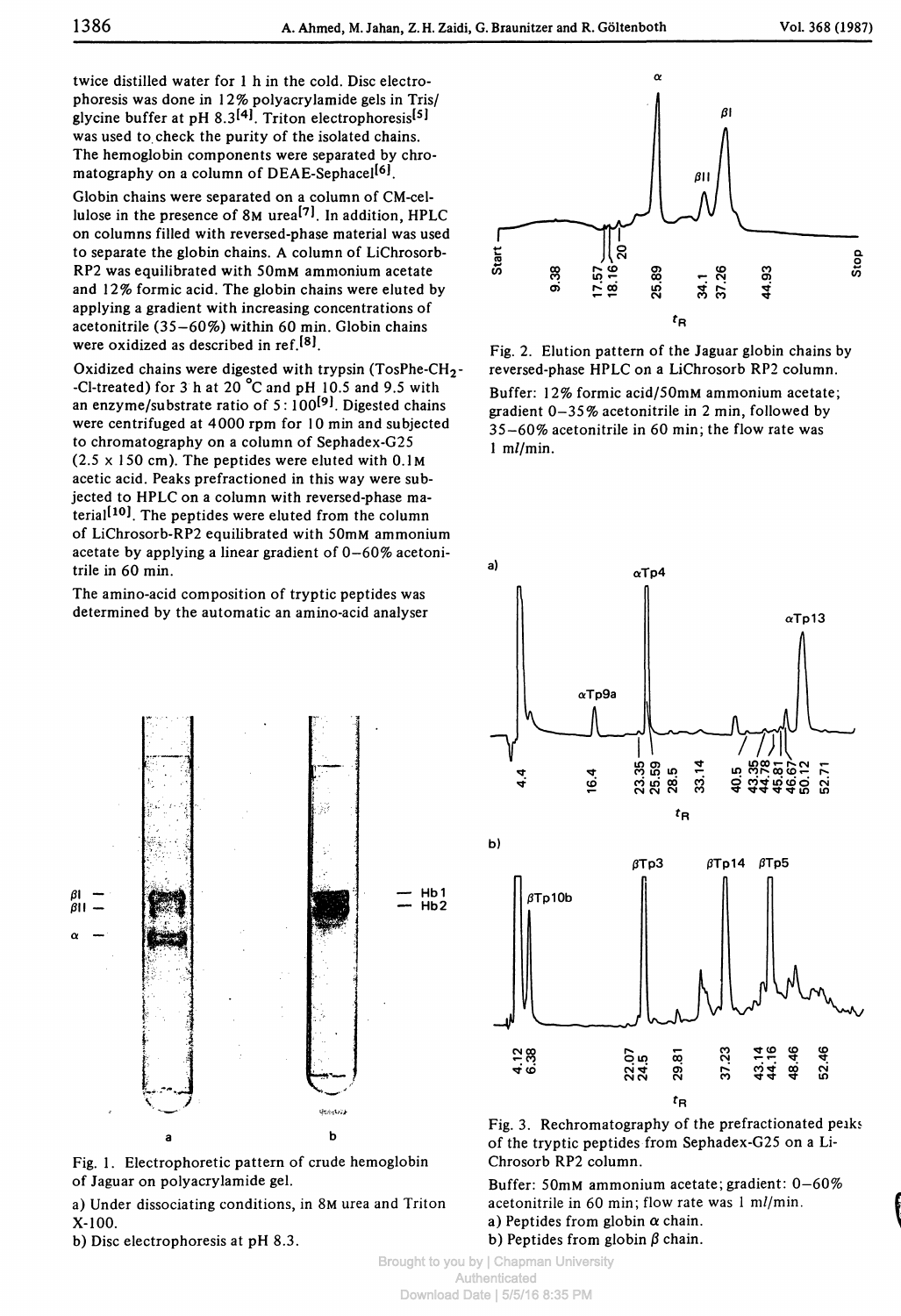(Model LC 5000, Biotronic). Amino-acid sequences were determined by Edman degradation<sup>[11]</sup> in liquidphase sequencers (Models 890B and 890C, Beckman). A modified quadrol programme<sup>[12]</sup> was used for the sequencing of the native chains and lysine peptides. The lysine peptides were sequenced after modification by reagent  $IV^{[13]}$ . A 3-(dimethylamino)propyne programmel<sup>14</sup>! was employed for arginine peptides. Some peptides were also sequenced by a gas-phase sequencer<sup>[15]</sup>. The phenylthiohydantoin derivatives of amino acids were identified by  $HPLC^{[16]}$ . The sequence of a peptide with a blocked N-terminus from the *ßl* chain (Tp 1) was established by FAB mass spectroscopy.

| NA             |             |         |                |              |                                                            |                                                                                                     |               |                                                                                                    | AB  | B      |            |                                                                                                                              |
|----------------|-------------|---------|----------------|--------------|------------------------------------------------------------|-----------------------------------------------------------------------------------------------------|---------------|----------------------------------------------------------------------------------------------------|-----|--------|------------|------------------------------------------------------------------------------------------------------------------------------|
| ĸ<br>Val-<br>œ |             | Pro     |                | <b>I</b> lır | 10                                                         | Ala                                                                                                 |               | Val                                                                                                |     | Ala 20 |            | 26<br>-Leu-Ser-Ser-Ala-Asp-Lys-Asn-Asn-Val-Lys-Ala-Cys-Irp-Gly-Lys-Ile-Gly-Ser-HIs-Ala-Gly-Glu-Tyr-Gly-Ala-                  |
| BA<br>Val-His  |             | Thr-Pro |                | Ser-Ala      |                                                            | Thr-Ala                                                                                             |               | BIAcSer-Phe-Leu-Ser-Ala-Glu-Glu-Lys-Gly-Leu-Val-Asn-Gly-Leu-Trp-Ser-Lys-Val-                       |     | 20     |            | -Asn-Val-Asp-Glu-Val-Gly-Gly-                                                                                                |
| <b>NA</b>      |             |         |                |              |                                                            | $\mathcal{L}$ and $\mathcal{L}$ are the contract of the contract of $\mathcal{L}$ and $\mathcal{L}$ |               |                                                                                                    |     | 8      |            |                                                                                                                              |
|                |             |         |                |              | c.                                                         |                                                                                                     |               | <b>CD</b>                                                                                          |     |        |            |                                                                                                                              |
|                |             |         | Het            | Leu          |                                                            | 40                                                                                                  |               | Glu-Ala-Leu-Glu-Arg-Thr-Phe-Cys-Ser-Phe-Pro-Thr-Fhr-Lys-Thr-Tyr-Phe-Pro-His-Phe- -Asp-Leu-Ser-His- |     |        |            |                                                                                                                              |
|                |             |         |                |              |                                                            |                                                                                                     | $40-$         | G Iu                                                                                               |     |        |            | Glu-Ala-Leu-Gly-Arg-Leu-Leu-Val-Val-Tyr-Pro-Trp-Thr-Gln-Arg-Phe-Phe-Gln-Ser-Phe-Gly-Asp-Leu-Ser-Ser-Ala-Asp-<br>Thr-Pro      |
|                |             |         |                |              | C                                                          | <u> 1989 - Johann John Stone, mars e</u>                                                            |               | CD                                                                                                 |     |        |            | D                                                                                                                            |
|                |             | E.      |                |              |                                                            |                                                                                                     |               |                                                                                                    |     |        |            | EF                                                                                                                           |
|                |             |         |                | Lys Gly      |                                                            | Lys                                                                                                 |               |                                                                                                    |     | Asn    | 70         | Val-Asp-                                                                                                                     |
|                |             |         |                |              |                                                            |                                                                                                     |               |                                                                                                    |     |        |            | -Gly-Ser-Ala-Gln-Val-Gln-Ala-His-Gly-Gln-Lys-Val-Ala-Asp-Ala-Leu-Thr-Lys-Ala-Val-Ala-His-Ile-Asn-                            |
|                | Val         | Gly     | <b>Pro</b>     | 60           |                                                            |                                                                                                     |               | Gly-Ala 71                                                                                         |     |        |            | Ala-Ile-Het-Ser-Asn-Ala-Lys-Val-Lys-Ala-IIIs-Gly-Lys-Lys-Val-Leu-Asn-Ser-Phe-Ser-Asp-Gly-Leu-Lys-Asn-Ile-Asp-<br>Ala-His-Leu |
|                |             | ε       |                |              |                                                            |                                                                                                     |               | <u> 1980 - Jan Barnett, mars ann an t-Amhain an t-</u>                                             |     |        |            | EF                                                                                                                           |
|                |             |         |                |              |                                                            |                                                                                                     |               |                                                                                                    |     |        |            |                                                                                                                              |
|                |             |         | F              |              |                                                            | <b>EXECUTIVE STATE</b>                                                                              |               |                                                                                                    | G   |        |            |                                                                                                                              |
|                | Het.        |         | 80             |              |                                                            |                                                                                                     | <b>His 90</b> |                                                                                                    |     |        |            | <b>Leu</b><br>Asp-Leu-Pro-Asn-Ala-Leu-Ser-Asp-Leu-Ser-Asp-Leu-Kis-Ala-Tyr-Lys-Leu-Arg-Val-Asp-Pro-Val-Asn-Phe-Lys-Phe-Leu-   |
| Asn            |             | Thr     |                | Thr.         | 90                                                         |                                                                                                     |               |                                                                                                    |     | 100    |            | Asp-Leu-Lys-Gly-Ala-Phe-Ala-Lys-Leu-Ser-Glu-Leu-Kis-Cys-Asp-Lys-Leu-His-Val-Asp-Pro-Glu-Asn-Phe-Arg-Leu-Leu-                 |
|                |             |         | F              |              |                                                            |                                                                                                     | <b>FG</b>     |                                                                                                    | G   |        |            | <u> 1980 - John Stein, Amerikaansk kanton (</u>                                                                              |
|                |             |         |                |              |                                                            | GH                                                                                                  |               | Ħ                                                                                                  |     |        |            |                                                                                                                              |
|                |             |         |                | 110 Ala      |                                                            | Ala<br>Leu                                                                                          |               |                                                                                                    | 120 |        |            |                                                                                                                              |
|                |             |         |                |              |                                                            |                                                                                                     |               |                                                                                                    |     |        |            | Ser-His-Cys-Leu-Leu-Val-Thr-Leu-Ala-Cys-His-His-Pro-Glu-Glu-Phe-Thr-Pro-Ala-Val-His-Ala-Ser-Leu-Asp-Lys-Phe-                 |
|                |             | 110     |                |              |                                                            | Lys                                                                                                 |               | Thr:                                                                                               | Pro |        | <b>Tyr</b> | Gly-Asn-Val-Leu-Val-Cys-Val-Leu-Ala-His-His-Phe-Gly-His-Glu-Phe-Asn-Pro-Gln-Val-Gln-Ala-Ala-Phe-Gln-Lys-Val-                 |
|                |             |         |                |              |                                                            | GH                                                                                                  |               |                                                                                                    |     |        |            |                                                                                                                              |
|                |             |         |                |              |                                                            |                                                                                                     |               |                                                                                                    |     |        |            |                                                                                                                              |
|                |             |         |                |              |                                                            |                                                                                                     |               |                                                                                                    |     |        |            |                                                                                                                              |
|                | Leu-Ala-Ser |         |                |              | HC<br>Phe-Ser-Ala-Val-Ser-Thr-Val-Leu-Thr-Ser-Lys-Tyr-Arg  | 140                                                                                                 |               |                                                                                                    |     |        |            |                                                                                                                              |
|                |             |         | <b>Asn 140</b> |              | Val-Ala-Gly-Val-Ala-Ser-Ala-Leu-Ala-His-Arg-Tyr-His<br>Lys |                                                                                                     |               |                                                                                                    |     |        |            |                                                                                                                              |

Fig. 4. Amino-acid sequences of Jaguar (PO) globin chains in alignment with the corresponding chains of human (Hu) globin.

In case of human hemoglobin only the exchanges are given. The Hb-II differs from the Hb-I at the following positions  $\beta$ I/ $\beta$ II:  $\beta$ NA1 Ac-Ser/Gly,  $\beta$ HCl Arg/Lys.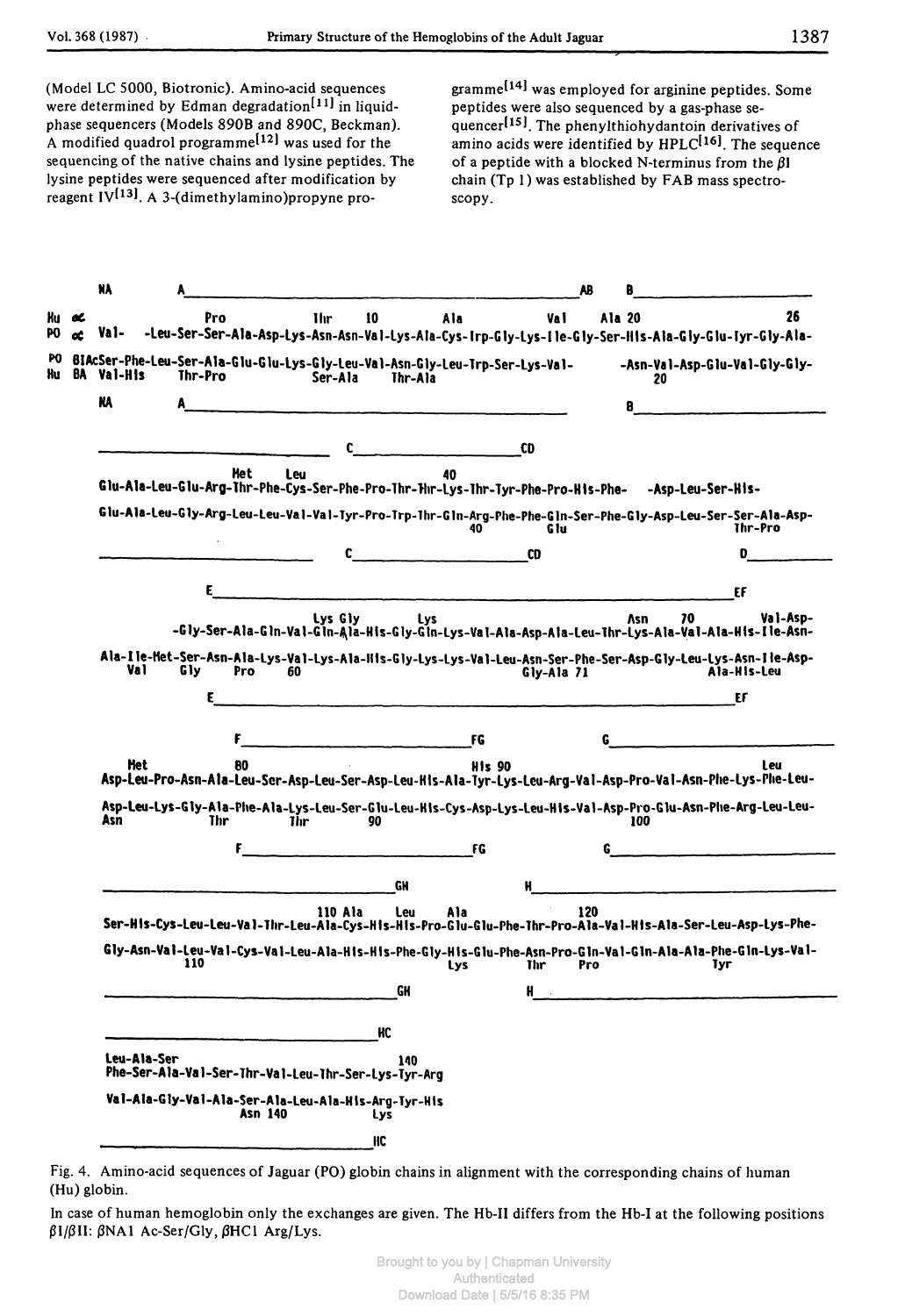## Results and Discussion

Electrophoresis on disc and triton gel showed two hemoglobin components of similar intensity containing three globin chains, namely  $\alpha$ .  $\beta$ I, and  $\beta$ II (Fig. 1). Chromatography on DEAE-Sephacel revealed the presence of two hemoglobin components. Crude globin was separated by chromatography on a CM-Cellulose column to give three peaks. Triton electrophoresis of these peaks showed both,  $\beta I$  and  $\beta II$ , the latter being contaminated with the  $\alpha$  chain. Reversedphase HPLC resulted in the resolution of three purified chains (Fig. 2).

Prefractionation of the tryptic peptides on Sephadex-G25 gave some of the peptides in pure form. Rechromatography of the peptide mixture on reversed-phase HPLC led to pure peptides (Fig. 3), the amino-acid compositions of which are presented as Supplementary Material (Table 2-4). The amino-sequence of blocked  $\beta$  chain as determined by mass spectroscopy showed N-terminal acetylation.

The complete amino-acid sequence of all chains is presented in Fig. 4. The sequence comparison with human globin chains revealed 22 (15.6%) substitutions in the  $\alpha$ , 28 (19.1%) in the  $\beta$ I and 27 (18.4%) in the  $\beta$ II chains. Between two the  $\beta$  chains differences were found at ( $\beta I/\beta II$ ):  $\beta$ NA1 Ac-Ser/Gly,  $\beta$ HCl Arg/Lys. The exchanges which are distributed over the entire length of the molecule result in the alteration of four  $\alpha$ 1 $\beta$ 1 contact points:  $\alpha$ 34(B15)Leu/Cys,  $\alpha$ 111- $(G18)$ Ala/Cys,  $\beta$ 123(H1)Thr/Asn,  $\beta$ 125(H3)-Pro/Gln; one  $\alpha$ 1 $\beta$ 2 contact point at  $\beta$ 43 (CD2) Glu/Gln and one heme contact point at  $\beta$ 70-(E14)Ala/Ser. Exchanges were also observed at binding sites for 2,3-bisphosphoglycerate at  $\beta$ 1(NA1)Val/Ac-Ser, and  $\beta$ 2(NA2)His/Phe. Substitution of the hydrophilic residue  $\beta$ NA2 (His) with a hydrophobic (Phe) should result in the alteration of the secondary structure<sup>[17]</sup>. Exchanges at these phosphate-binding sites were also found in cat hemoglobin<sup>[18]</sup> and in Leopard hemoglobin<sup>[19]</sup>. The minimum numbers of

Table 1. The minimum amino-acid differences in  $\alpha$  and  $\beta$ I chains of Felidae hemoglobins.

| $\alpha$ Chains   | Leopard | Cat | $\beta$ Chains    | Leopard | Cat |
|-------------------|---------|-----|-------------------|---------|-----|
| Jaguar<br>Leopard |         |     | Jaguar<br>Leopard |         |     |

amino-acid differences found between the known sequences of the  $\alpha$  and  $\beta$ I chains of three felidae are presented in Table 1.

The authors are grateful to Prof. W. Schäfer and Dr. A. Abbasi, Max-Planck-Institut für Biochemie, Martinsried for performing mass spectra of the blocked peptide and for kind cooperation, respectively. We sincerely thank Ms. *B. Schrank,* Mr. *R. Mentele,* Ms. *R. Gautsch,* Ms. *A. Muhry* and Ms. *E. Wottawa* for their help in amino-acid analysis and sequence work. A. Ahmed is thankful to the *Deutscher Akademischer Austauschdienst* (DAAD) for providing a fellowship and M. Jahan to the Max-Planck-Gesellschaft zur Förderung der Wis*senschaften e. V.* for the award of a doctoral fellowship.

#### *Literature*

- la Kleinschmidt, T., Koop, B. F. & Braunitzer, G. (1987) *Biol. Chem. Hoppe-Seyler* 368, 1197-1202.
- Ib Weber, R. E., Kleinschmidt, T. & Braunitzer, G. *(1981) Respir. Physiol.* 69, 347-357.
- 2 Taketa, F. (1974) *Ann. N. Y. Acad. Sei.* 241, 524-537.
- 3 Taketa, F., Attermeier, M.H. & Mauk, A.C. (1972) /. *Biol. Chem.* 247, 33-35.
- 4 Davis, B.J. (1964) *Ann. N. Υ. Acad. Sei.* 121. 404-427.
- 5 Alter, B. P., Goff, S.C., Efremov, G. D., Gravely, M.E. & Huisman, T.H.J. (1980) *Br. J. Haematol.* 44, 527-534.
- 6 Kleinschmidt, T., Sladic-Simic, D. & Braunitzer, G. (1982) *Blut* 45, 283-286.
- 7 Clegg, G.B., Naughton, M. A. & Weatherall, D.J. (1966) /. *Mol. Biol.* 19,91-108.
- 8 Hirs, C.H.W., Stein, W. H. & Moore, S. (1956) /. *Biol. Chem.* 221, 151-159.
- 9 Hirs, C.H.W. (1967)*MethodsEnzymol.* 11, 218-220.
- 10 Kratzin, H., Yang, C, Krusche, J.U. & Hilschman, N. (1980) *Hoppe-Seyler''s Z. Physiol. Chem.* 361, 1591-1598.
- 11 Edman, P. & Begg, G. (1967) *Eur. J. Biochem.* l, 80-91.
- 12 Braunitzer, G., Schrank, B. & Ruhfus, A. (1970) *Hoppe-Seyler's Z. Physiol. Chem.* 351, 1589-1590.
- 13 Pfletschinger, J. & Braunitzer, G. (1980) *Hoppe-Seyler's Z. Physiol. Chem.* 361, 925-931.
- 14 Braunitzer, G., Schrank, B., Stangl, A. & Scheithauer, U. (1978) *Hoppe-Seyler's Z. Physiol. Chem.* 359, 137-146.
- 15 Begg, G., Rücknagel, P., Godovac-Zimmerman, J. & Braunitzer, G. (1986) *Biol. Chem. Hoppe-Seyler* 367,81-82.
- 16 Zimmerman, C. L. & Pisano, J. J. (1977) *Methods Enzymol.* 47,45-51.
- 17 Perutz, M. F. & Imai, K. (1980)/. *Mol. Biol.* 136, 183-191.
- 18 Abbasi, A. & Braunitzer, G. (1985) *Biol Chem. Hoppe-Seyler* 366, 699-704.
- 19 Abbasi, A. & Braunitzer, G. (1985)/. *Protein Chem.* 4, 57-67.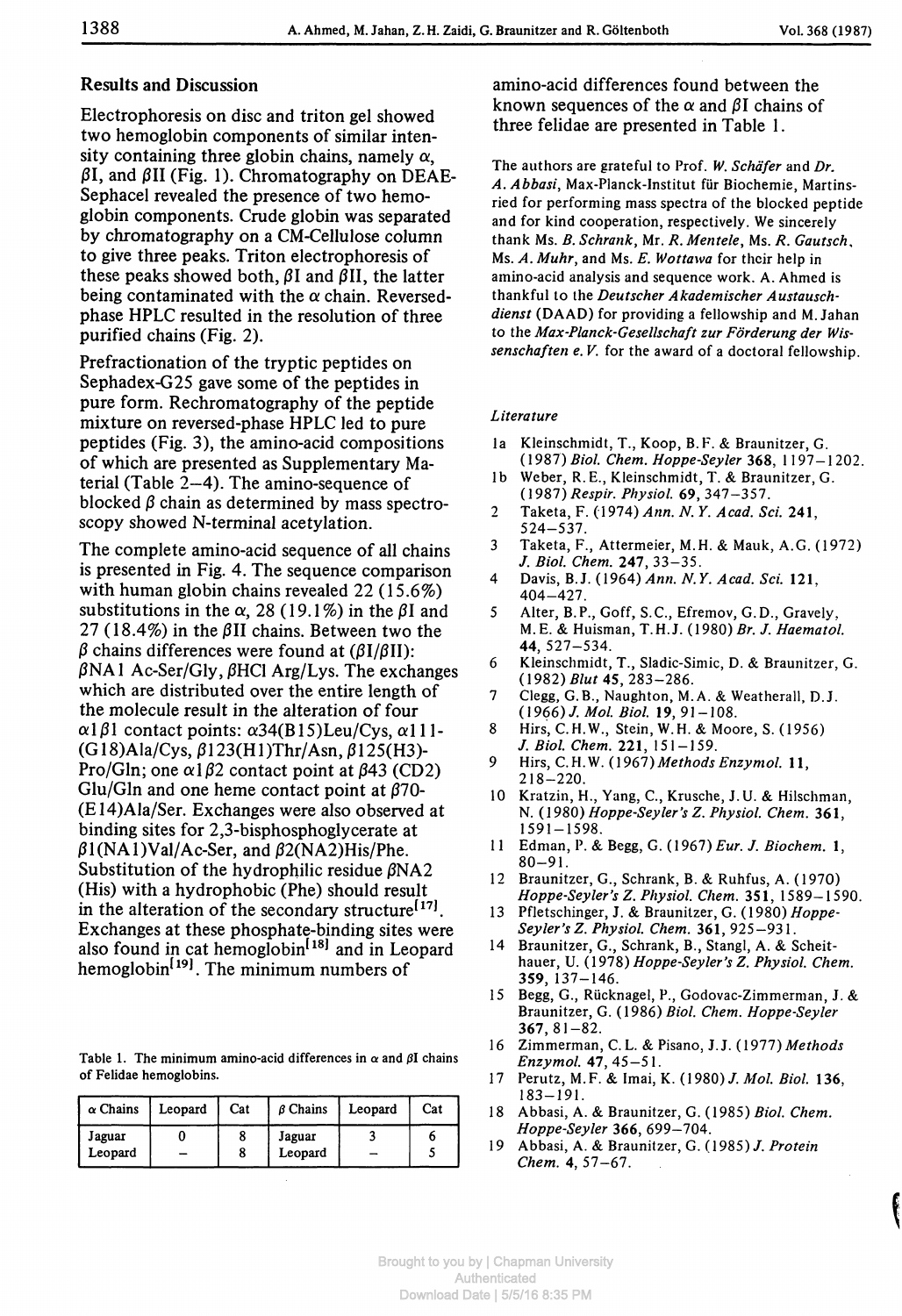A. Ahmed, M. Johan and G. Braunitzer\*, Max-Planck-Institut für Biochemie, Am Klopferspitz, D-8033 Martinsried.

Z.H. Zaidi, H.E.J. Research Institute of Chemistry, University of Karachi, Karachi-32, Pakistan.

R. Göltenboth, Zoologischer Garten Berlin, Hardenbergplatz 8, D-1000 Berlin 30.

\* To whom correspondence should be addressed.

#### **Supplementary Material**

Table 2. Amino-acid composition of peptides from xchain of Jaguar.

| Pos. | Tp1<br>$1 - 7$ | Tp2Tp3         |      | Tp4            |                              | Tp5 Tp6/7/8<br>8-11 12-16 17-31 32-40 41-61 |           |                                  |                          |      | Tp9a Tp9b Tp10 Tp11 Tp12 | T <sub>D13</sub><br>62-68 69-90 91-92 93-99 100-127 128-139 140-141 | Tp14 |
|------|----------------|----------------|------|----------------|------------------------------|---------------------------------------------|-----------|----------------------------------|--------------------------|------|--------------------------|---------------------------------------------------------------------|------|
| Asx  |                | $1.08$ 1.91 -  |      |                |                              | 1.14                                        | 0.92      | 4.68                             |                          | 1.95 | 1.00                     |                                                                     |      |
| Thr  |                |                |      | $\blacksquare$ | 2.79                         | 0.89                                        | 0.93      | $\qquad \qquad \blacksquare$     |                          |      | 2.05                     | 1.93                                                                |      |
| Ser  | $1.80 -$       |                |      | 0.89           | 1.10                         | 1.80                                        |           | 1.85                             | $\bullet$                |      | 1.60                     | 2.92                                                                |      |
| Glx  |                |                |      | 3.13           |                              | 3.19                                        |           |                                  |                          |      | 2.05                     |                                                                     |      |
| Pro  |                |                |      |                | 1.23                         | 0.89                                        |           | 1.06                             |                          | 1.16 | 2.02                     |                                                                     |      |
| Gly  |                |                | 1.02 | 2.85           | $\qquad \qquad \blacksquare$ | 2.03                                        |           |                                  |                          |      | 0.72                     |                                                                     |      |
| Ala  | $1.00 -$       |                | 0.97 | 3.08           | $\blacksquare$               | 2.17                                        | 1.75      | 4.05                             |                          |      | 2.77                     | 1.04                                                                |      |
| Cys* |                |                | 0.97 | $\blacksquare$ | 0.95                         | $\blacksquare$                              |           | $\rightarrow$                    |                          |      | 2.30(2)                  |                                                                     |      |
| Va 1 |                | 0.96 0.98      |      | - 1            | $\blacksquare$               | 0.98                                        | 0.91      | 1.04                             |                          | 1.91 | 1.75                     | 2.05                                                                |      |
| I le |                |                |      | 0.96           | $\qquad \qquad \blacksquare$ | $\sim$ 100 $\sim$                           |           | 0.90                             |                          |      |                          |                                                                     |      |
| Leu  | $1.08 -$       |                |      | 1.04           |                              | 1.10                                        | 1.45      | 4.20                             | 1.02                     |      | 4.00                     | 1.05                                                                |      |
| Tyr  |                |                |      | 0.73           |                              | 0.83                                        |           | 0.83                             |                          |      | $\rightarrow$            |                                                                     | 0.76 |
| Phe  |                |                |      |                | 1.91                         | 1.96                                        |           | $\bullet$ . The set of $\bullet$ |                          | 0.98 | $2.30(2)$ 1.97           |                                                                     |      |
| His  |                |                |      | 1.26           |                              | 3.09                                        | $\bullet$ | 2.31                             | $\overline{\phantom{a}}$ |      | 4.11                     |                                                                     |      |
| Trp  |                |                | 0.81 | $\blacksquare$ |                              |                                             |           |                                  |                          |      |                          |                                                                     |      |
| Lys  |                | 1.06 1.10 1.03 |      | $\blacksquare$ | 1.00                         | 0.98                                        | 1.02      | 1.02                             |                          | 0.99 | 0.88                     | 0.98                                                                |      |
| Arg  |                |                |      | 1.01           |                              |                                             |           |                                  | 1.2                      |      |                          |                                                                     | 0.81 |
| Sum  | 7              | 4              | 5    | 15             | 9                            | 21                                          | 7         | 22                               | $\mathbf{2}$             | 7    | 28                       | 12                                                                  | 2    |

\* Determined after performic acid oxidation.

Values in brackets are taken from sequence data.

Table 3. Amino-acid composition of peptides from BI chain of Jaguar.

|            | Tp1      | Tp2Tp3          |           | Tp4                          | Tp5                          | Tp6                          | Tp7                  | Tp8       |           |      |                |             |      | Tp9a Tp9b Tp10a Tp10b Tp11 Tp12/13 Tp14                |                  | Tp15 |
|------------|----------|-----------------|-----------|------------------------------|------------------------------|------------------------------|----------------------|-----------|-----------|------|----------------|-------------|------|--------------------------------------------------------|------------------|------|
| Pos.       | 1-8      |                 |           | $9-17$ 18-30 31-40           |                              |                              | 41-59 60-61 62-65 66 |           |           |      |                |             |      | 67-76 77 82 83-87 88-95 96-104 105-132 133-144 145-146 |                  |      |
| Asx        |          | 1.28 2.04       |           | $\qquad \qquad \blacksquare$ | 3.04                         |                              |                      | $\bullet$ | 2.07      | 3.07 | $\blacksquare$ | $1.05$ 2.03 |      | 2.10                                                   |                  |      |
| Thr        |          |                 |           | 1.00                         |                              | $\qquad \qquad \blacksquare$ |                      |           |           |      |                |             |      |                                                        |                  |      |
|            |          |                 |           |                              |                              |                              |                      |           |           |      |                |             |      |                                                        |                  |      |
| Ser        |          | $1.82$ $1.00$ - |           |                              | $3.68 -$                     |                              |                      |           | 1.77      |      |                | 0.89        |      |                                                        | 0.98             |      |
| Glx        | $2.20 -$ |                 | 2.16      | 1.03                         | 1.18                         |                              |                      |           |           |      |                | 1.07        | 1.14 | 4,38(4)                                                | $\blacksquare$   |      |
| Pro        |          |                 |           | 0.90                         |                              |                              |                      |           |           |      |                |             | 0.95 | 0.75                                                   |                  |      |
| Gly        |          |                 | 1.71 2.90 |                              | 1.13                         |                              | 0.99                 |           | 1.13      |      | 0.87           |             |      | 2.12                                                   | 1.18             |      |
| Ala        | $0.96 -$ |                 | 1.05      | $\bullet$                    | 3.15                         |                              | 1.00                 |           |           |      | 2.06           |             |      | 3.03                                                   | 4.14             |      |
|            |          |                 |           |                              |                              |                              |                      |           |           |      |                |             |      |                                                        |                  |      |
| $Cys*$     |          |                 |           |                              |                              |                              |                      |           |           |      |                | 1.02        |      | 1.04                                                   | $\sim$ 100 $\mu$ |      |
| Val        |          |                 | 1.17 2.88 | 1.53(2)                      | $\qquad \qquad \blacksquare$ | 1.09                         |                      |           | 1.00      |      |                |             | 0.96 | 3.89                                                   | 2.64             |      |
| Met*       |          |                 |           |                              | 1.01                         |                              |                      |           |           |      |                |             |      |                                                        |                  |      |
| I le       |          |                 |           |                              | 0.81                         |                              |                      |           |           | 0.95 |                |             |      |                                                        |                  |      |
| Leu        |          | 1.02 2.07 1.00  |           | 2.13                         | 1.03                         |                              |                      |           | 2.05      | 0.98 | $\blacksquare$ | 1.99        | 1.05 | 3.99                                                   | 1.15             |      |
| Tyr        |          |                 |           | 0.81                         |                              |                              |                      |           |           |      |                |             |      |                                                        | $\blacksquare$   | 0.87 |
|            |          |                 |           |                              |                              |                              |                      |           |           |      |                |             |      |                                                        |                  |      |
| <b>Phe</b> | $0.96 -$ |                 |           |                              | 2.96                         |                              |                      |           | 0.98      |      | 1.02           |             | 0.99 | 2.89                                                   |                  |      |
| His        |          |                 |           |                              |                              |                              | 0.93                 |           |           |      |                | 1.00        | 0.91 | 2.95                                                   | 1.05             | 1.12 |
| Trp        |          | $0.73 -$        |           | 0.87                         |                              |                              |                      |           |           |      |                |             |      |                                                        |                  |      |
| Lys        |          | $1.01$ $0.85 -$ |           |                              | 0.99                         | 0.92                         | 1.05                 |           | 1.05 1.00 | 1.00 | 0.86           | 0.96        |      | 0.95                                                   |                  |      |
| Arg        |          |                 | 0.94      | 1.23                         |                              |                              |                      |           |           |      |                |             | 0.93 |                                                        | 1.04             |      |
|            |          |                 |           |                              |                              |                              |                      |           |           |      |                |             |      |                                                        |                  |      |
| Sum        | 8        | 9               | 13        | 10                           | 19                           | $\mathbf{2}$                 | 4                    |           | 10        | 6    | 5              | 8           | 9    | 28                                                     | 12               | 2    |

Determined after performic acid oxidation. Values in brackets are taken from sequence data.

> **Brought to you by | Chapman University** Authenticated Download Date | 5/5/16 8:35 PM